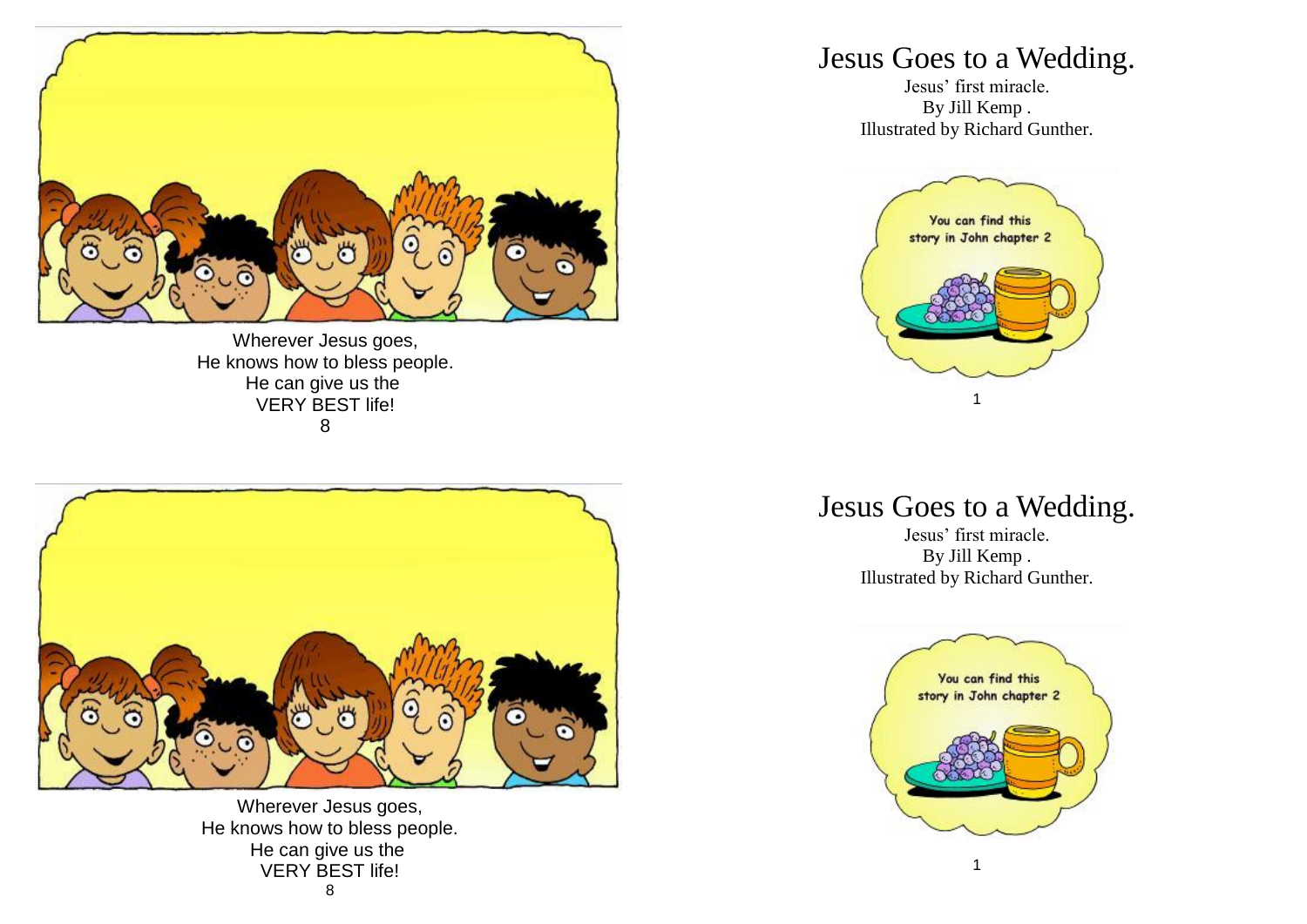

There was going to be a wedding at a town called Cana. Everyone was busy getting things ready. The bride and groom had invited their family and friends. Jesus, his mother and his helpers were coming too. 2



The people at the party had never tasted such a delicious drink. They all had a happy time at the wedding. Only the helpers knew Jesus had made the water into wine. 7



There was going to be a wedding at a town called Cana. Everyone was busy getting things ready. The bride and groom had invited their family and friends. Jesus, his mother and his helpers were coming too.



The people at the party had never tasted such a delicious drink. They all had a happy time at the wedding. Only the helpers knew Jesus had made the water into wine.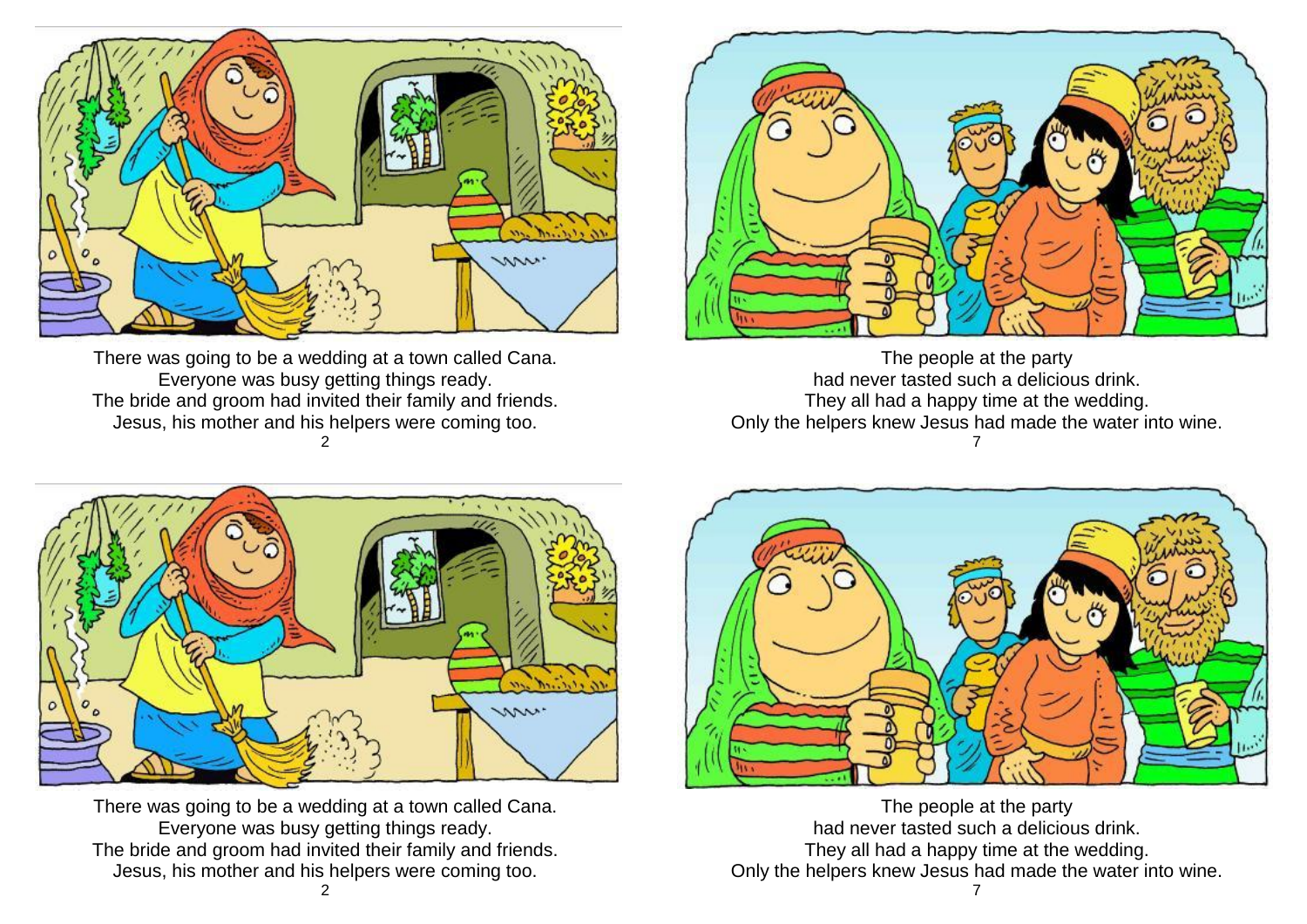

They filled six big jars right to the top with water. When they poured the water into the glasses It was a miracle! 6



The bride looked beautiful. Everyone filled their glasses with wine made from grape juice. "Best wishes for a happy life," they said. 3



They filled six big jars right to the top with water. When they poured the water into the glasses It was a miracle!



The bride looked beautiful. Everyone filled their glasses with wine made from grape juice. "Best wishes for a happy life," they said.